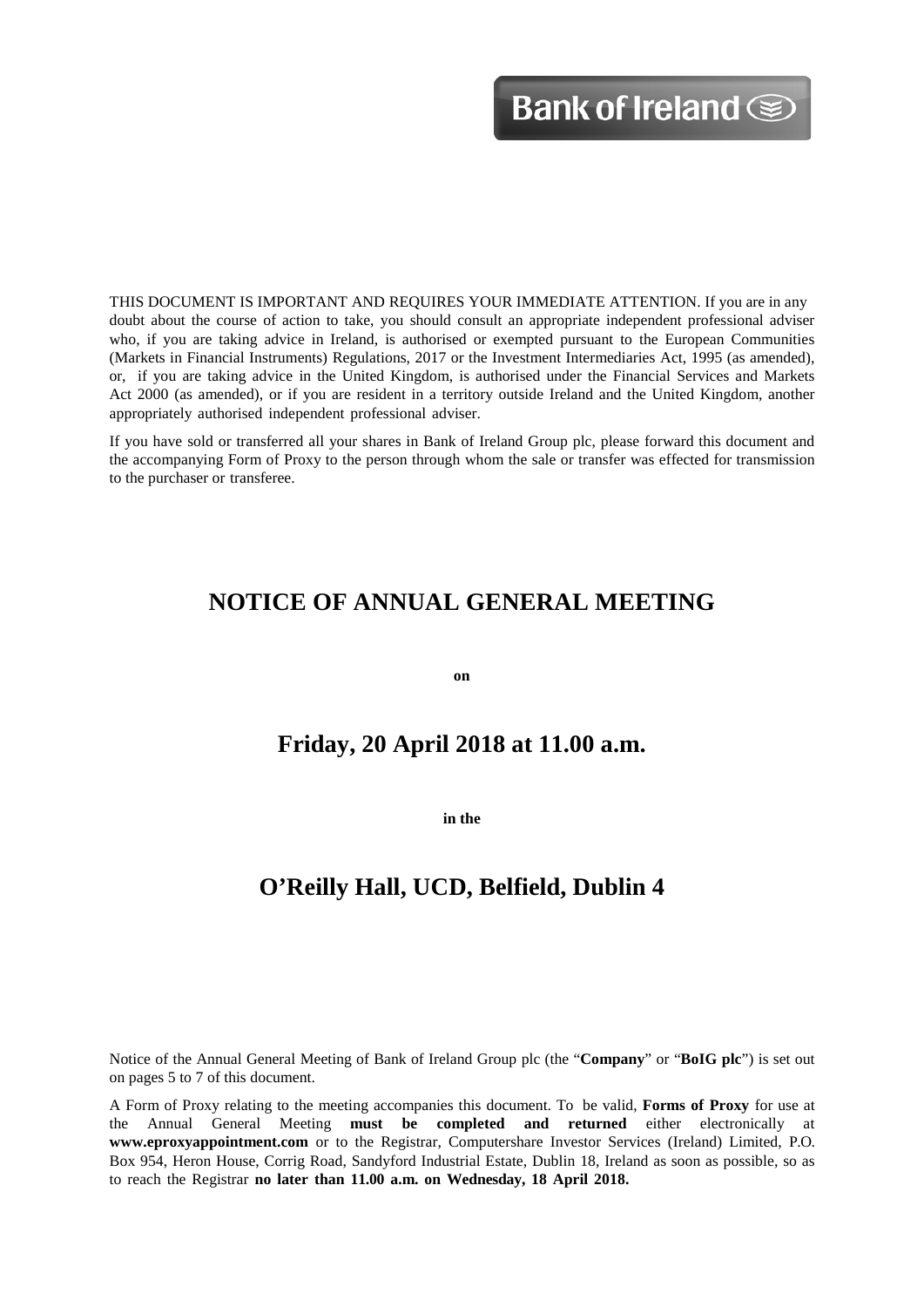# Bank of Ireland <sup>SS</sup>

Chairman **Bank of Ireland Group plc** 40 Mespil Road Dublin 4

20 March 2018

Dear Shareholder,

Notice of the Annual General Meeting (the "**AGM**") to be held at 11.00 a.m. on Friday, 20 April 2018, in the O'Reilly Hall, UCD, Belfield, Dublin 4 is set out on pages 5 to 7 of this document.

The following resolutions will be proposed at the AGM. I will comment on the resolutions as follows:

**Resolution 1** to receive and consider the Company's Financial Statements for the year ended 31 December 2017, together with the Report of the Directors and the Auditors' Report.

**Resolution 2** to declare a final dividend of 11.5 cents per Ordinary Share for the year ended 31 December 2017, payable to the holders thereof on the register of members at 5:00 p.m. on 20 April 2018 and to be paid on 24 May 2018.

**Resolution 3** to receive and consider the Group Remuneration Committee Report for the year ended 31 December 2017 which is set out on pages 118 to 123 of the Annual Report. This is an advisory, non-binding resolution.

Our goal is to operate a remuneration policy consistent with EBA Guidelines. The Group Remuneration Committee will engage with major shareholders during 2018 in regard to the adoption of an appropriate executive incentive scheme and to obtain feedback from major shareholders on any such scheme, with initial potential awards to be made in 2019 by reference to the 2018 financial year. The Board will seek approval for any such scheme from the Minister for Finance and will present any required resolution to shareholders in due course.

**Resolutions 4(a)–(j)**, which are proposed as separate resolutions, relate to the election of Directors as outlined below.

In July 2017, a corporate restructuring programme was completed whereby BoIG plc became the new holding company of The Governor and Company of the Bank of Ireland (the "Bank") and its subsidiaries (together the "Group"). The Directors of the Bank prior to completion of the corporate restructuring (other than Brad Martin who retired from the Bank's Court of Directors on 28 April 2017) were also appointed to the Board of BoIG plc. As BoIG plc is the newly established parent company of the Group, all Directors are offering themselves for election, rather than re-election.

The following Directors, being eligible, are offering themselves for election: Kent Atkinson, Richard Goulding, Patrick Haren, Archie G Kane, Andrew Keating, Patrick Kennedy, Davida Marston, Francesca McDonagh, Fiona Muldoon and Patrick Mulvihill.

In accordance with good corporate governance practice, I am standing for election at this AGM, however, as announced on 21 February, 2018, I have informed the Company that I intend to stand down as Chairman of BoIG plc and as Governor of the Bank later this year. As part of the Board's ongoing succession planning, a process is underway to appoint a new Chairman and Governor. Further details regarding my successor and my retirement date will be provided to shareholders once that process has concluded.

Following evaluation, the Board has concluded that each Director standing for election makes a valued contribution to the deliberations of the Board, continues to be effective and demonstrates continuing commitment to their role.

Kent Atkinson, Patrick Haren and Patrick Mulvihill have completed terms of six years each on the Board and Patrick Kennedy has served for over seven years (in each case including on the Court of the Bank). In accordance with Provision B.2.3 of the UK Corporate Governance Code, the evaluations of these Directors, carried out by the Nomination and Governance Committee, were particularly rigorous, and took into account the need for continuity as well as progressive refreshing of the Board. A summary of the skills and experience brought by each Director to the Board is provided in Appendix 1.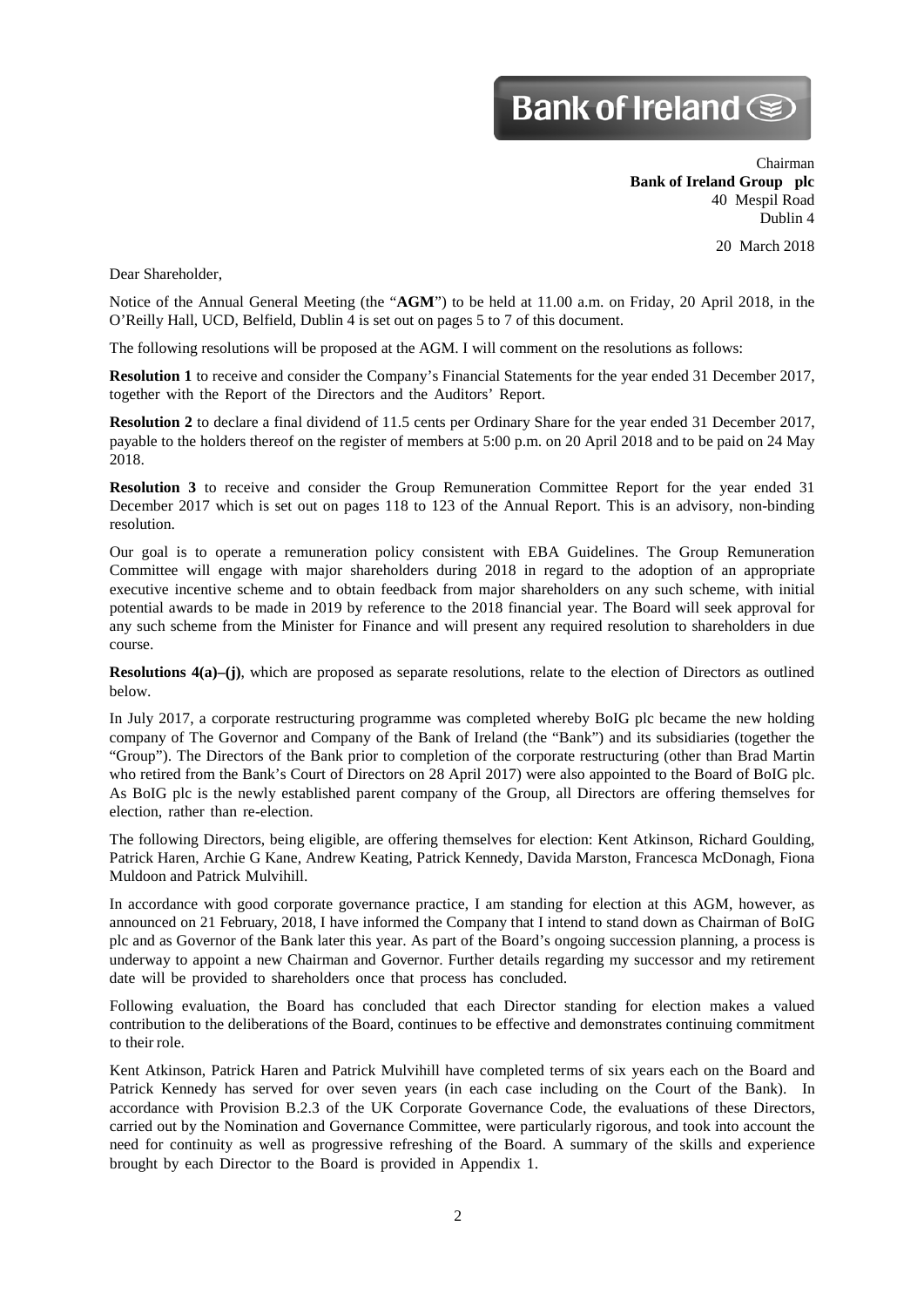#### **Resolution 5–Appointment of Auditors**

Resolution 5 is an advisory resolution. KPMG has been appointed by the Board, as statutory Auditor to the Company, on the recommendation of the Audit Committee, in place of PwC.

**Resolution 6** seeks the usual authority from shareholders to enable the Directors to fix the remuneration of the Auditors

Apart from the ordinary business outlined above, there are 5 items of special business as follows:

#### **Resolution 7–Authority to purchase own Ordinary Shares**

Resolution 7, which is being proposed as a special resolution, seeks to authorise the Company, or any of its subsidiaries, to purchase up to approximately 10% of its own Ordinary Shares. The authority will expire on the earlier of the AGM to be held in 2019 or **20 July 2019**. While Directors do not have any current intention to exercise the power to purchase the Company's own Ordinary Shares (and have no conflict of interest in making this recommendation), in certain circumstances it may be advantageous for the Company to purchase its own Ordinary Shares and this resolution seeks authority from shareholders to make such purchases in the market. The Directors therefore consider it to be desirable for this general authority to be available to provide flexibility in the management of the Company's capital resources. Any Ordinary Shares so purchased would be cancelled.

Any such purchases would be made only at a price level that the Directors considered to be in the best interest of shareholders generally, after taking into account the Company's overall financial position and regulatory capital obligations and requirements. In addition, the authority being sought will provide that the maximum price which may be paid for such Shares shall not be less than the nominal value of the Shares and the maximum price shall be the higher of 105% of the average market price of such Ordinary Shares and the amount stipulated by Article 3(2) of Commission Delegated Regulation (EU) 2016/1052.

## **Resolution 8–Authority to allot Ordinary Shares**

Resolution 8 is the general authority of the Directors to issue Ordinary Shares subject to statutory pre-emption rights to the extent applicable.

While the current guidelines of the Investment Association ("IA") permit, and treat as routine, resolutions seeking authority to allot shares representing up to two-thirds of a company's issued share capital (provided that any issuance under that authority in excess of one-third of a company's issued share capital can only be used to allot shares pursuant to a fully pre-emptive rights issue), this resolution reverts to the more limited authority that was permitted under older versions of the IA guidelines. This change is in response to the negative votes cast by some large shareholders at last year's Annual General Court of the Bank ("AGC").

For this reason, Resolution 8 differs from the equivalent resolution last year in that it seeks a more limited general authority (equivalent to that granted by stockholders at the 2015 AGC) to allot Ordinary Shares up to a maximum of 356,011,500 Ordinary Shares, representing approximately 33% of the issued Ordinary Shares of the Company as at 13 March 2018 (the latest practicable date prior to the publication of this Notice), subject to statutory pre-emption rights where applicable.

The authority being sought, if granted, will remain in force until **20 July 2019** or the date of the AGM in 2019, whichever is the earlier. **There are currently no plans to issue any Ordinary Shares on foot of this authorisation.**

#### **Resolution 9–Renewal of authority to allot Ordinary Shares on a non-pre-emptive basis.**

Resolution 9, which will be proposed as a special resolution, proposes a Directors' authority to allot Ordinary Shares for cash without offering them first to the other Ordinary Shareholders.

The authority in Resolution 9 is limited to an allotment pursuant (i) to a rights issue or other pre-emptive issue authorised under Resolution 8 and (ii) up to 53,941,000 Ordinary Shares (representing approximately 5% of the Company's issued Ordinary Shares as at 13 March 2018 (the latest practicable date prior to the publication of this Notice)) otherwise than in connection with an offer to Ordinary Shareholders in accordance with their preemption rights.

The pre-emption disapplication authority being sought in Resolution 9 is in line with institutional shareholder guidance, in particular the Pre-emption Group's Statement of Principles.

The Directors confirm their intention to follow the provisions of the Pre-emption Principles regarding cumulative usage of authorities within a rolling three-year period. These principles provide that companies should consult shareholders prior to issuing, other than to existing shareholders, shares for cash representing in excess of 7.5% of the Company's issued share capital in any rolling three-year period.

The authority being sought, if granted, will remain in force until **20 July 2019** or the date of the AGM in 2019, whichever is the earlier. **There are currently no plans to issue any Ordinary Shares on foot of this authorisation.**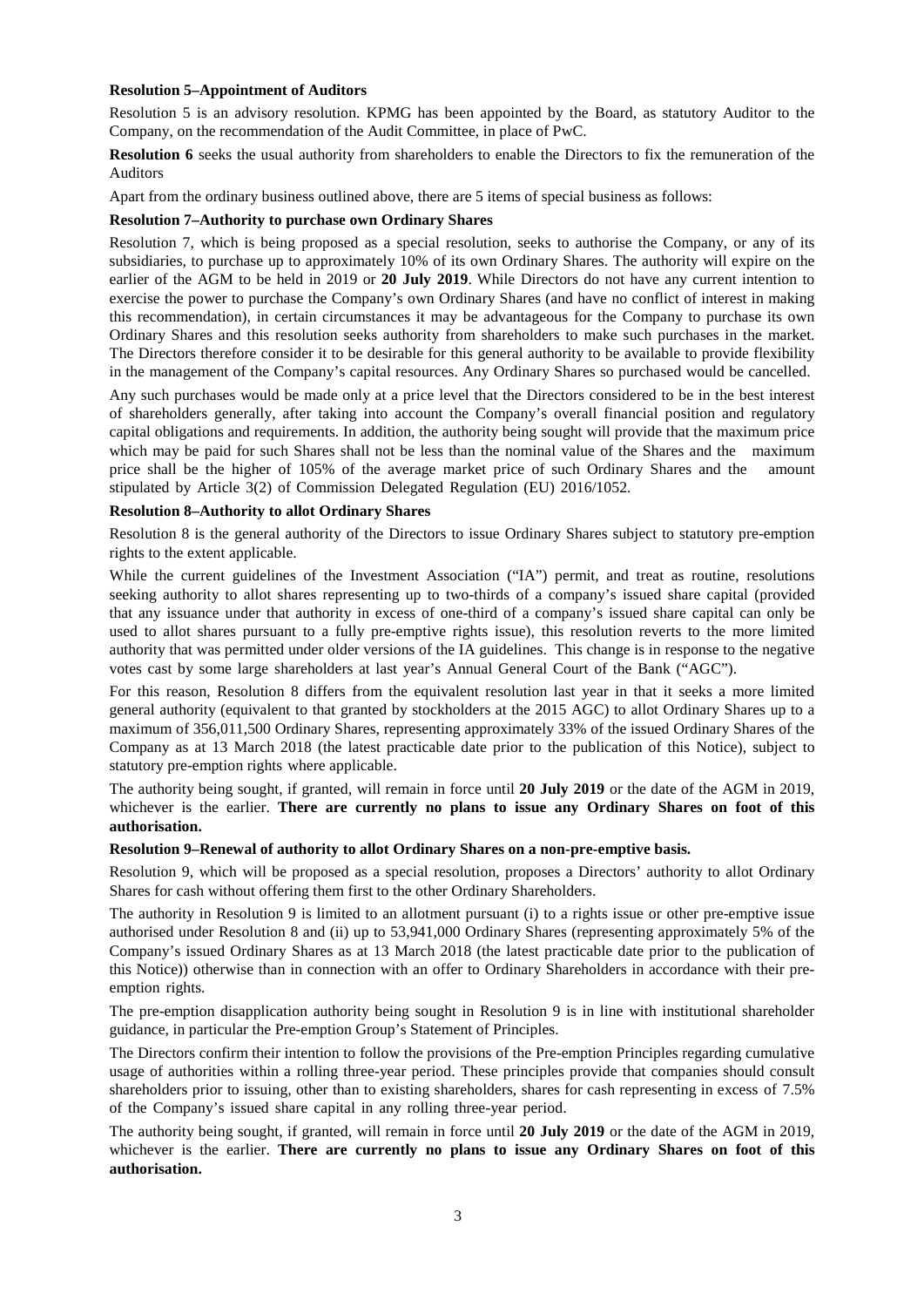## **Resolutions 10 and 11–Authority to allot Ordinary Shares on conversion or exchange of Additional Tier 1 Contingent Equity Conversion Notes**

In addition and separate to Resolutions 8 and 9, under Resolutions 10 and 11, the Directors are seeking a general authority in the terms of the resolutions to issue Additional Tier 1 Contingent Equity Conversion Notes ("AT1 ECNs") and to allot Ordinary Shares issued upon conversion or exchange of AT1 ECNs without first offering them to existing Shareholders. If passed, the resolutions will authorise the Directors to issue AT1 ECNs and in the event of conversion of AT1 ECNs to allot Ordinary Shares on a non-pre-emptive basis up to an aggregate of 161,823,000 Ordinary Shares of €1.00 each, which approximates to 15% of the issued Ordinary Shares of the Company as at 13 March 2018 (the latest practicable date before the publication of this document).

The authority sought in these resolutions will provide the Directors with a degree of flexibility to comply with, or maintain compliance with, regulatory capital requirements or targets applicable to the Group.

AT1 ECNs are debt instruments that will convert or exchange the holder's claim into Ordinary Shares if a defined trigger event occurs. This trigger event will be defined in the terms and conditions of any future issuance but is expected to reference the Group's Common Equity Tier 1 ("CET1") capital ratio. If the CET1 ratio falls below a specified level, the instrument will convert to Ordinary Shares. A non-viability event may also lead to a conversion or exchange of the AT1 ECNs into Ordinary Shares.

The authority sought in these Resolutions 10 and 11 is consistent with the authority sought at the AGC in 2017.

The authority being sought will, if granted, remain in force until **20 July 2019** or the date of the AGM in 2019, whichever is the earlier, unless previously varied or renewed in accordance with company law. Resolution 10 authorises the issue of AT1 ECNs and resulting Ordinary Shares and is proposed as an ordinary resolution. Resolution 11 authorises the disapplication of statutory pre-emption rights in respect of such issuances and is proposed as a special resolution. The resolutions are in addition to the authorities sought in Resolutions 8 and 9.

#### **Recommendation**

The Directors believe that the above resolutions proposed to the AGM are in the best interests of the Company and its Shareholders as a whole and accordingly recommend that you vote in favour of them, as they intend to do in respect of their own beneficial holdings amounting to 104,920 units of Ordinary Shares.

#### **Action to be taken**

You will find a Form of Proxy accompanying this document for use in connection with the AGM. The Form of Proxy (together with any power of attorney or other authority under which it is executed, or a notarially certified copy thereof) should be completed and returned as soon as possible to the Registrar, Computershare Investor Services (Ireland) Limited, P.O. Box 954, Heron House, Corrig Road, Sandyford Industrial Estate, Dublin 18, Ireland, or by submitting your proxy details electronically at **[www.eproxyappointment.com](http://www.eproxyappointment.com/)** and in any event, in order to be valid, so as to arrive not later than 11.00 a.m. on Wednesday, 18 April 2018. Shareholders voting electronically will need their 5-digit PIN Number, Shareholder's Reference Number and the Control Number, which are all printed on the enclosed Form of Proxy. The appointment of a proxy will not preclude a Shareholder from attending and voting in person at the AGM.

If you would like to submit a question in advance of the AGM, please send it by email to **[agmquestions@boi.com](mailto:agmquestions@boi.com)** or send it in writing with your Form of Proxy to the Registrar by no later than four business days in advance of the AGM. I will respond to questions raised at the meeting when the item of business to which they relate is under consideration by the meeting. Any other questions submitted that are not related to the business of the meeting will be responded to subsequently by an appropriate executive.

Shareholders who have consented or have been deemed to consent to receive the Annual Report and other Shareholder communications electronically will receive notice of General Meetings electronically.

**If you wish to attend the AGM, please detach your Attendance Card from your Form of Proxy and bring it with you to the meeting.**

Yours faithfully,

g. Kame

**Archie G Kane** Chairman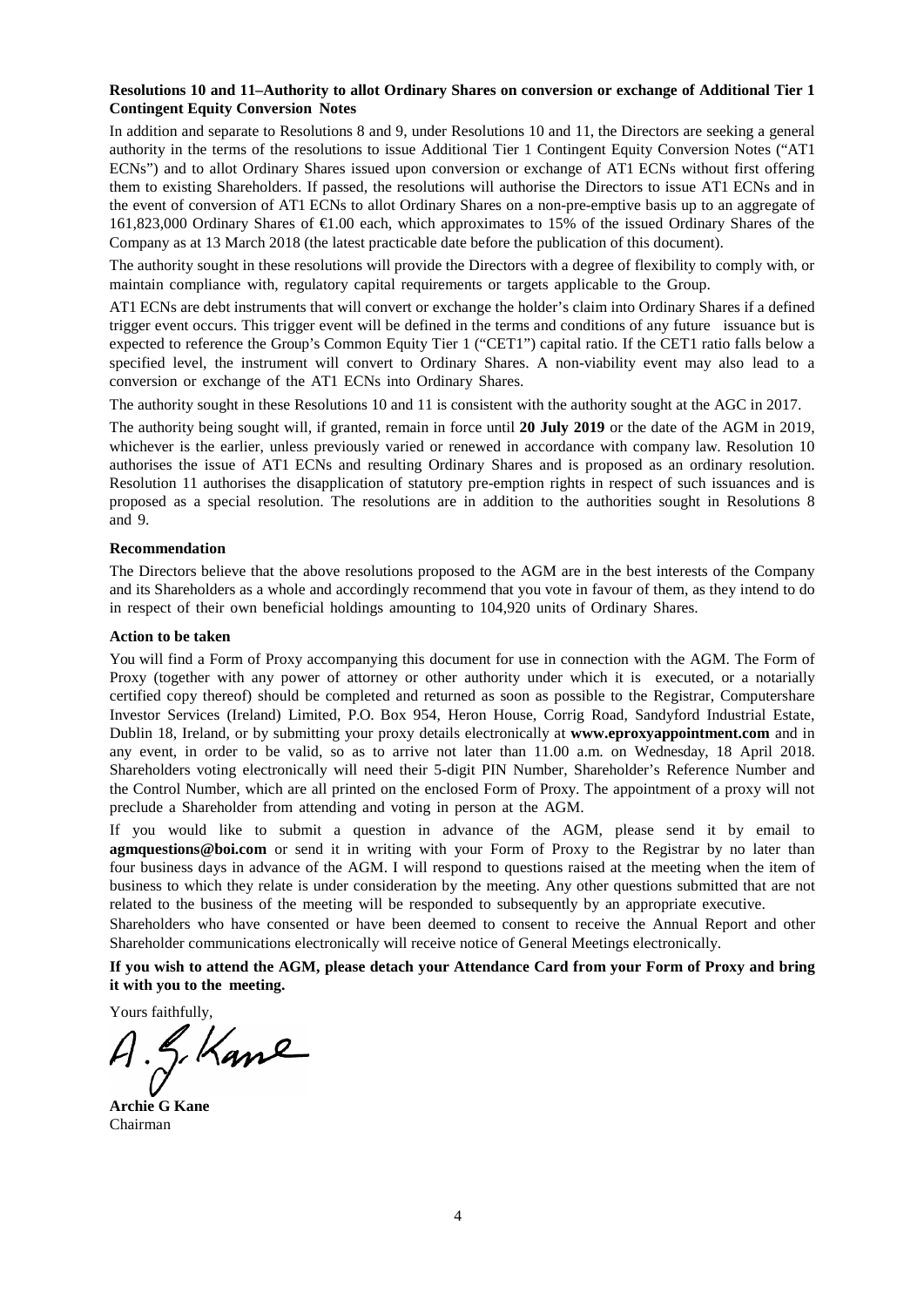#### **NOTICE OF THE ANNUAL GENERAL MEETING**

**NOTICE IS HEREBY GIVEN that the Annual General Meeting (the "AGM") of Bank of Ireland Group plc (the "Company") will be held on Friday, 20 April 2018, at 11.00 a.m. in the O'Reilly Hall, UCD, Belfield, Dublin 4 for the following purposes:**

#### **ORDINARY BUSINESS**

- 1. Following a review of the Company's affairs, to receive and consider the Company's Financial Statements for the year ended 31 December 2017 together with the Report of the Directors and the Auditors' Report.
- 2. That the final dividend recommended by the Directors of 11.5 cents per share for the year ended 31 December 2017, be declared payable on the Ordinary Shares to all members whose names appear on the register of members at 5:00 p.m. on 20 April 2018 and that such dividend be paid on 24 May 2018.
- 3. To receive and consider the Group Remuneration Committee Report for the year ended 31 December 2017 (excluding the part containing the Group Remuneration Policy), which is set out at pages 118 to 123 of the Annual Report.
- 4. To elect the following Directors, by separate resolutions:
	- (a) Kent Atkinson (f) Patrick Kennedy
	- (b) Richard Goulding (g) Davida Marston
	- (c) Patrick Haren (h) Francesca McDonagh
	- (d) Archie G Kane (i) Fiona Muldoon
	- (e) Andrew Keating (j) Patrick Mulvihill
- 5. To consider the continuation in office of KPMG as Auditors of the Company.
- 6. To authorise the Directors to fix the remuneration of the Auditors for the 2018 financial year.

#### **SPECIAL BUSINESS**

7. To consider and, if thought fit, pass the following resolution as a special resolution:

#### "THAT

- (a) the Company and/or any subsidiary (as such expression is defined by Section 7 of the Companies Act 2014, as amended) of the Company be generally authorised to make purchases on a securities market (within the meaning of Section 1072 of the Companies Act 2014, as amended) of Ordinary Shares of the Company having a nominal value of  $\epsilon 1.00$  each on such terms and conditions and in such manner as the Directors or, as the case may be, the directors of such subsidiary, may from time to time determine but subject, however, to the provisions of the Companies Act 2014, as amended, and to the following restrictions and provisions:
	- (i) the maximum number of Ordinary Shares authorised to be acquired pursuant to the terms of this resolution shall, subject to the proviso hereinafter set out, not exceed 107,882,287 Ordinary Shares;
	- (ii) the minimum price (excluding expenses) which may be paid for any Ordinary Share to be purchased shall be the nominal value thereof;
	- (iii) the maximum price (excluding expenses) which may be paid for any Ordinary Share to be purchased shall be the higher of:
		- (A) 5% above the average of the closing quotation prices of such Ordinary Shares as published in the Irish Stock Exchange Daily Official List (or any successor publication thereto) for the five business days immediately preceding the day of purchase, and, in respect of any business day on which there shall be no dealing in such Ordinary Shares on the Irish Stock Exchange, the price which is equal to the midpoint between the high and low market guide prices in respect of such Ordinary Shares for that business day, or if there shall be only one such market guide price so published, the market guide price so published; such prices shall be as published in the Irish Stock Exchange Daily Official List (or any successor publication thereto); and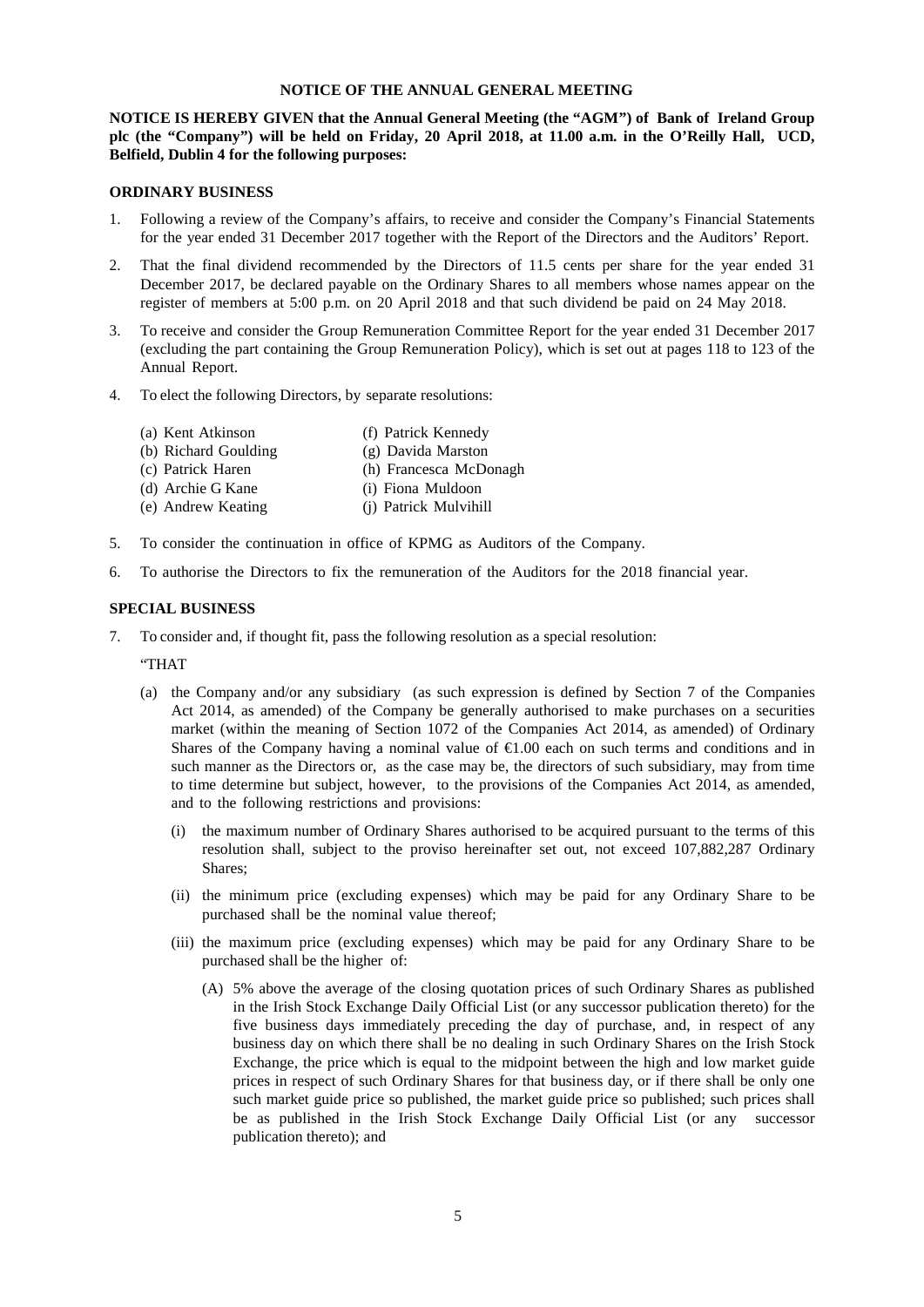- (B) the amount stipulated by Article 3(2) of Commission Delegated Regulation (EU) 2016/1052 and any corresponding provision of any replacement legislation, being the value of an Ordinary Share calculated on the basis of the higher of the price quoted for:
	- (i) the last independent trade of; and
	- (ii) the highest current independent bid or offer for any number of Ordinary Shares on the trading venue where the purchase pursuant to the authority conferred by this resolution will be carried out;

If the means of providing the foregoing information as to dealings and prices by reference to which the maximum price is to be determined is altered or is replaced by some other means, then a maximum price shall be determined on the basis of the equivalent information published by the relevant authority in relation to dealings on the Irish Stock Exchange or its equivalent.

This resolution shall take effect and the authorities hereby conferred shall be effective immediately and shall expire at the close of business on the earlier of the date of the next Annual General Meeting of the Company after the passing of this resolution or 20 July 2019 unless previously varied, revoked or renewed in accordance with the provisions of Section 1074 of the Companies Act 2014, as amended. The Company or any such subsidiary may before such expiry enter into a contract for the purchase of Ordinary Shares which would or might be wholly or partly executed after such expiry and may complete any such contract as if the authorities conferred hereby had not expired."

8. To consider and, if thought fit, pass the following resolution as an ordinary resolution:

''THAT the Directors be and are hereby generally and unconditionally authorised to exercise all the powers of the Company to allot and issue relevant securities (within the meaning of section 1021 of the Companies Act 2014, as amended) of the Company up to an aggregate of 356,011,500 Ordinary Shares of €1.00 each provided that this authority shall expire at the close of business on the date of the Annual General Meeting of the Company to be held in 2019 or on 20 July 2019, whichever is earlier, save that the Company may before such expiry make an offer or agreement which would or might require relevant securities to be issued and allotted after such expiry, and the Directors may allot relevant securities in pursuance of such offer or agreement as if the power conferred hereby had not expired."

9. To consider and, if thought fit, pass the following resolution as a special resolution:

"THAT, if Resolution 8 is approved, the Directors be and are hereby generally authorised, as is referred to in Article 9(e) of the Articles of Association of the Company, to allot and issue equity securities (within the meaning of section 1023(1) of the Companies Act 2014, as amended) for cash pursuant to the authority conferred on the Directors by Resolution 8 as if section 1022(1) of the Companies Act 2014, as amended, did not apply provided that this power shall be limited to:

- (a) the allotment of equity securities in connection with any rights issue or other pre-emptive issue in favour of Ordinary Shareholders (other than those holders with registered addresses outside the State to whom an offer would, in the opinion of the Directors, be impractical or unlawful in any jurisdiction) on the register of members at such record date as the Directors may determine where the equity securities respectively attributable to the interests of such Ordinary Shareholders are proportionate (as nearly as may be) to the respective numbers of Ordinary Shares held by them and subject to such exclusions or other arrangements as the Directors may deem necessary or expedient to deal with regulatory requirements, legal or practical problems in respect of overseas shareholders, fractional elements or otherwise; and
- (b) the allotment of equity securities for cash (otherwise than under paragraph (a) above) together with all treasury shares (within the meaning of Section 1078 of the Companies Act 2014, as amended) reissued while this authority remains operable shall not exceed 53,941,000 Ordinary Shares of €1.00 each (being equivalent to approximately 5% of the nominal value of the issued Ordinary Share capital of the Company as at the date of this resolution);

provided that this authority shall expire at the close of business on the date of the Annual General Meeting of the Company to be held in 2019 or 20 July 2019, whichever is earlier, save that the Company may before such expiry make an offer or agreement which would or might require such securities to be issued and allotted after such expiry and the Directors may allot such securities in pursuance of such offer or agreement as if the power conferred hereby had not expired."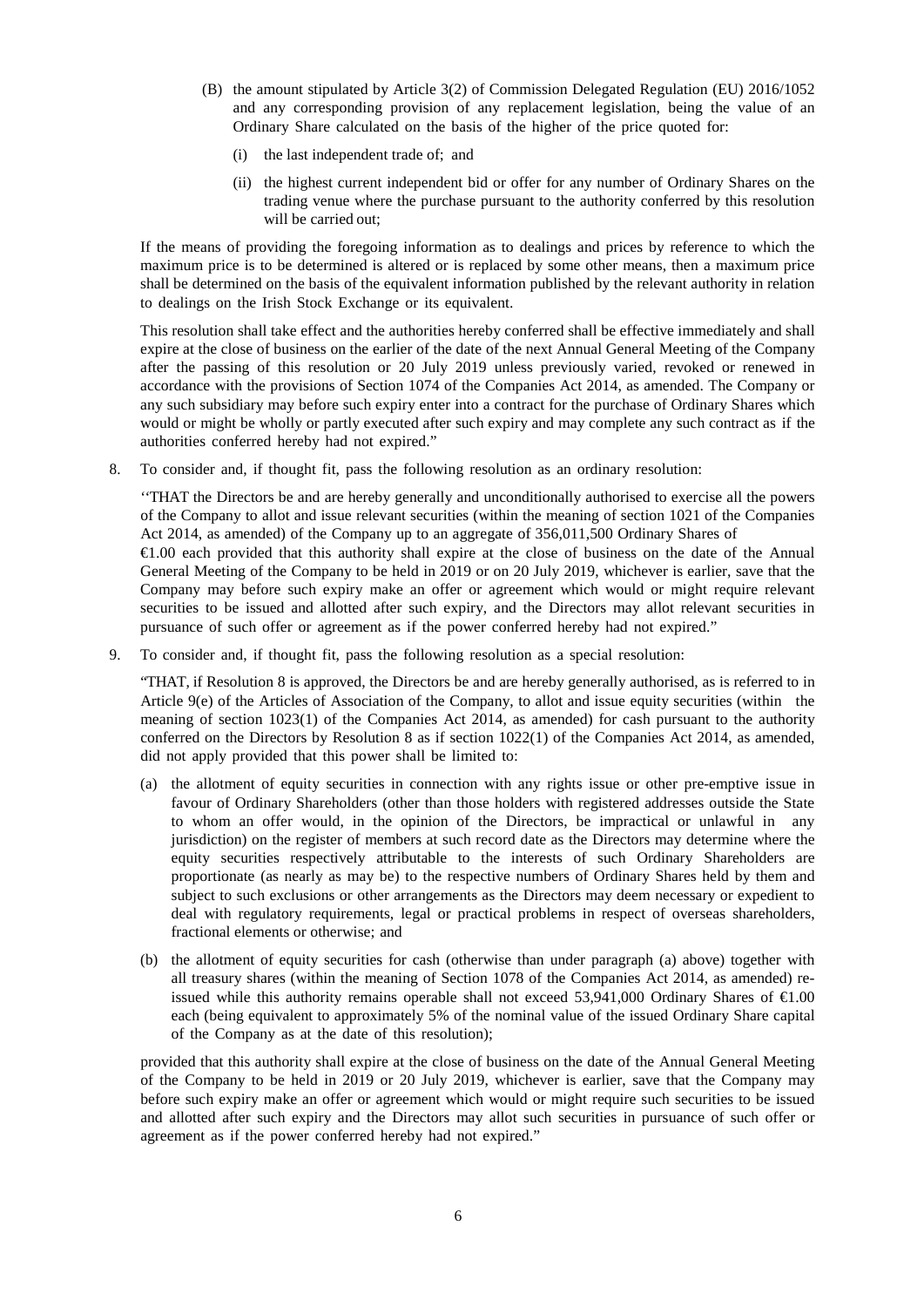10. To consider and, if thought fit, pass the following resolution as an ordinary resolution:

"THAT in addition and separate to the authority granted by Resolution 8, the Directors be and are hereby generally empowered pursuant to section 1021 of the Companies Act 2014, as amended, to issue, allot, grant options over or otherwise dispose of:

- (a) Additional Tier 1 contingent equity conversion notes that automatically convert into or are exchanged for Ordinary Shares in the Company in prescribed circumstances ("AT1 ECNs") where the Directors consider that such issuance of AT1 ECNs would be desirable in connection with, or for the purposes of, complying with or maintaining compliance with the regulatory capital requirements or targets applicable to the Company and/or the Company and its subsidiaries from time to time; and
- (b) Ordinary Shares pursuant to the conversion or exchange of AT1 ECNs, or to agree to do any of the foregoing acts,

PROVIDED THAT the power conferred by this resolution shall:

- (i) be limited to the issue, allotment, grant of options over or other disposal of Ordinary Shares up to a maximum aggregate nominal amount of 161,823,000 Ordinary Shares of €1.00 each and of AT1 ECNs convertible or exchangeable into Ordinary Shares up to such maximum aggregate nominal amount;
- (ii) expire on 20 July 2019 or at the close of business on the date of the Annual General Meeting of the Company to be held in 2019, whichever is the earlier, but so that the Company may make offers and enter into agreements before the authority expires which would or might require AT1 ECNs or Ordinary Shares to be issued or allotted or rights to subscribe for or to convert or exchange any security into Ordinary Shares to be granted after the authority expires and the Directors may allot shares or grant such rights under any such offer as if the authority had not expired."
- 11. To consider and, if thought fit, pass the following resolution as a special resolution:

"THAT in addition and separate to the authority granted by Resolution 9, the Directors be and are hereby generally empowered to issue, allot, grant options over or otherwise dispose of equity securities (within the meaning of section 1023(1) of the Companies Act 2014, as amended) or a right to subscribe for, or convert any securities into, Ordinary Shares, including AT1 ECNs (as defined in Resolution 10) and any Ordinary Shares issued pursuant to the conversion or exchange of AT1 ECNs) of the Company for cash pursuant to the authority conferred on the Directors by Resolution 10 above as if section 1022(1) of the Companies Act 2014, as amended, did not apply up to a maximum aggregate amount provided for in paragraph (b)(i) of Resolution 10, provided that: this authority shall expire at the close of business on the date of the Annual General Meeting of the Company to be held in 2019 or 20 July 2019, whichever is earlier, but so that the Company may make offers and enter into agreements before the authority expires which would or might require AT1 ECNs or Ordinary Shares to be issued or allotted or rights to subscribe or convert or exchange any security into Ordinary Shares to be granted after the authority expires and the Directors may allot shares or grant such rights under any such offer as if the authority had not expired."

**By Order Helen Nolan Company Secretary Bank of Ireland Group plc 40 Mespil Road Dublin 4 20 March 2018**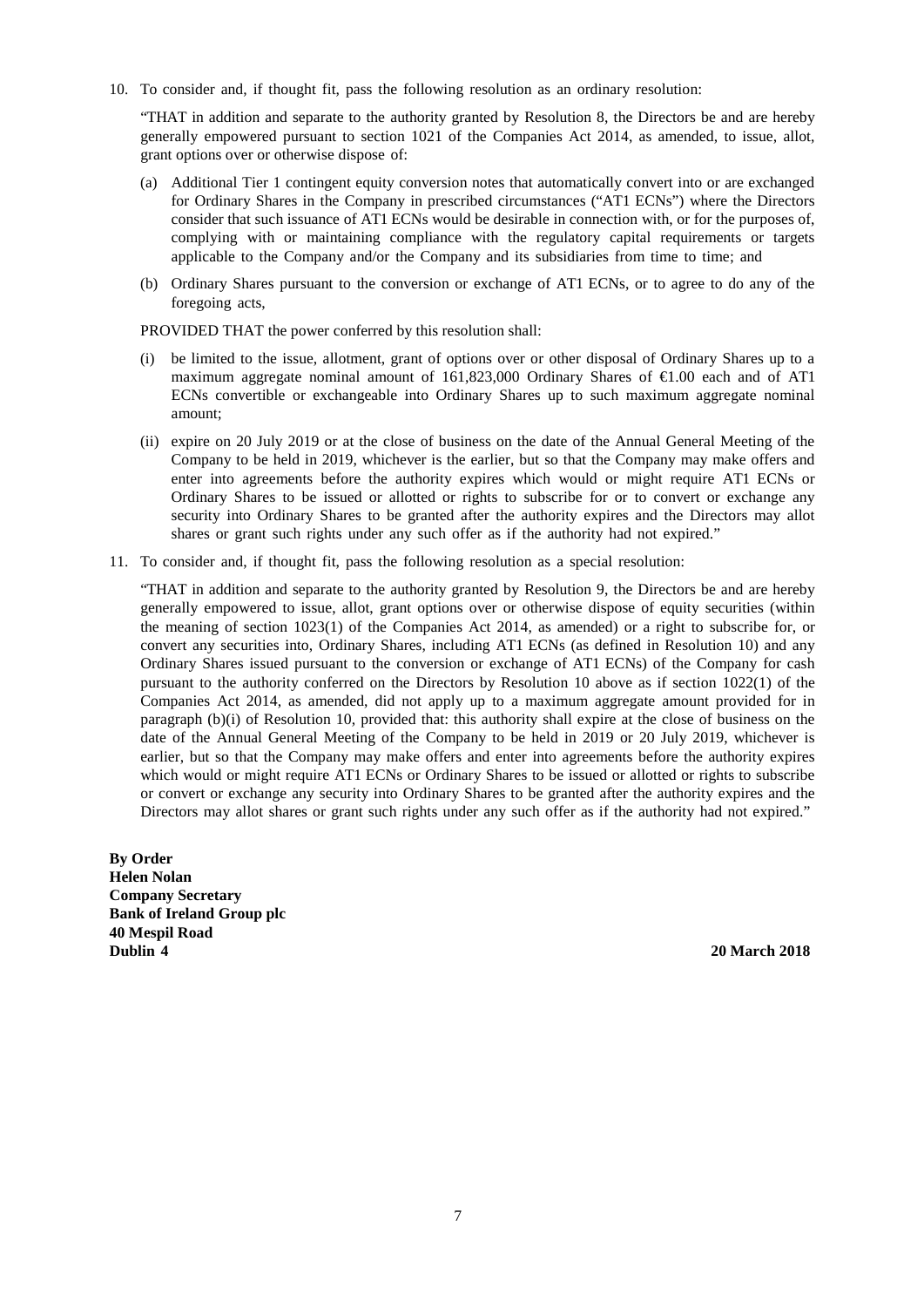## **Notes**

## **Entitlement to attend and vote**

- 1. Only those Shareholders who are holders of fully paid shares of the Company and are registered on the Company's register of members at:
	- 6 p.m. on 18 April 2018 (being the record date specified by the Company for eligibility for voting); or
	- if the AGM is adjourned, at 6 p.m. on the day two days prior to the adjourned AGM

shall be entitled to participate and vote at the AGM.

## **Website giving information regarding the AGM**

2. This AGM notice, details of the total number of shares and voting rights at the date of giving this notice, the documents to be submitted to the meeting, copies of any draft resolutions and copies of the forms to be used to vote by proxy are available on the Company's website at: *[www.bankofireland.com/investor](http://www.bankofireland.com/investor)*.

## **Attending in person**

The AGM will be held at 11.00 a.m. If you wish to attend the AGM in person, you are recommended to attend at least 15 minutes before the time appointed for holding of the AGM to allow time for registration. Please bring the Attendance Card attached to your Form of Proxy and present it at the Shareholder registration desk before the commencement of the AGM.

## **Electronic Participation**

4. Shareholders can appoint a proxy and give voting instructions electronically by logging on to the website of the Company's Registrar, Computershare Investor Services (Ireland) Limited: of the Company's Registrar, Computershare Investor Services (Ireland) Limited: *[www.eproxyappointment.com](http://www.eproxyappointment.com/)* Shareholders will need their 5-digit PIN Number, Shareholder Reference Number and Control Number, which you will receive on your Form of Proxy or via email if you have elected to receive Shareholder communications electronically.

## **Voting by Corporate Representatives**

5. Any body corporate which is a member of the Company may, by a resolution of its Directors or other governing body of such body corporate, authorise such individual as it thinks fit to act as its representative at any General Meeting of the Company.

Any individual so authorised shall not be entitled to appoint a proxy but shall otherwise be entitled to exercise the same powers on behalf of the body corporate which such individual represents as that body corporate could exercise if it were an individual member of the Company present in person.

## **Appointment of proxies**

- *6.* A Shareholder who is entitled to attend, speak, ask questions and vote at the AGM is entitled to appoint a proxy to attend, speak, ask questions and vote instead of him. A Shareholder may appoint more than one proxy to attend, speak, ask questions and vote at the AGM in respect of shares held in different securities accounts. A Shareholder acting as an intermediary on behalf of one or more clients may grant a proxy to each of its clients or their nominees provided each proxy is appointed to exercise rights attached to different shares held by that Shareholder. A proxy need not be a Shareholder of the Company. If you wish to appoint more than one proxy then please contact the Company's Registrar, Computershare Investor Services (Ireland) Limited, on +353 1 247 5414 or via electronic means by sending an email to the Registrar at *[clientservices@computershare.ie](mailto:clientservices@computershare.ie)*
- 7. A Form of Proxy for use by Shareholders is enclosed with this Notice of AGM (or is otherwise being delivered to Shareholders). Completion of a Form of Proxy (or submission of proxy instructions electronically) will not prevent a Shareholder from attending the AGM and voting in person should they wish to do so.
- 8. In the case of joint holders, the vote of the senior who tenders a vote, whether in person or by proxy, will be accepted to the exclusion of the votes of the other registered holder(s) and, for this purpose, seniority will be determined by the order in which the names appear on the register of members.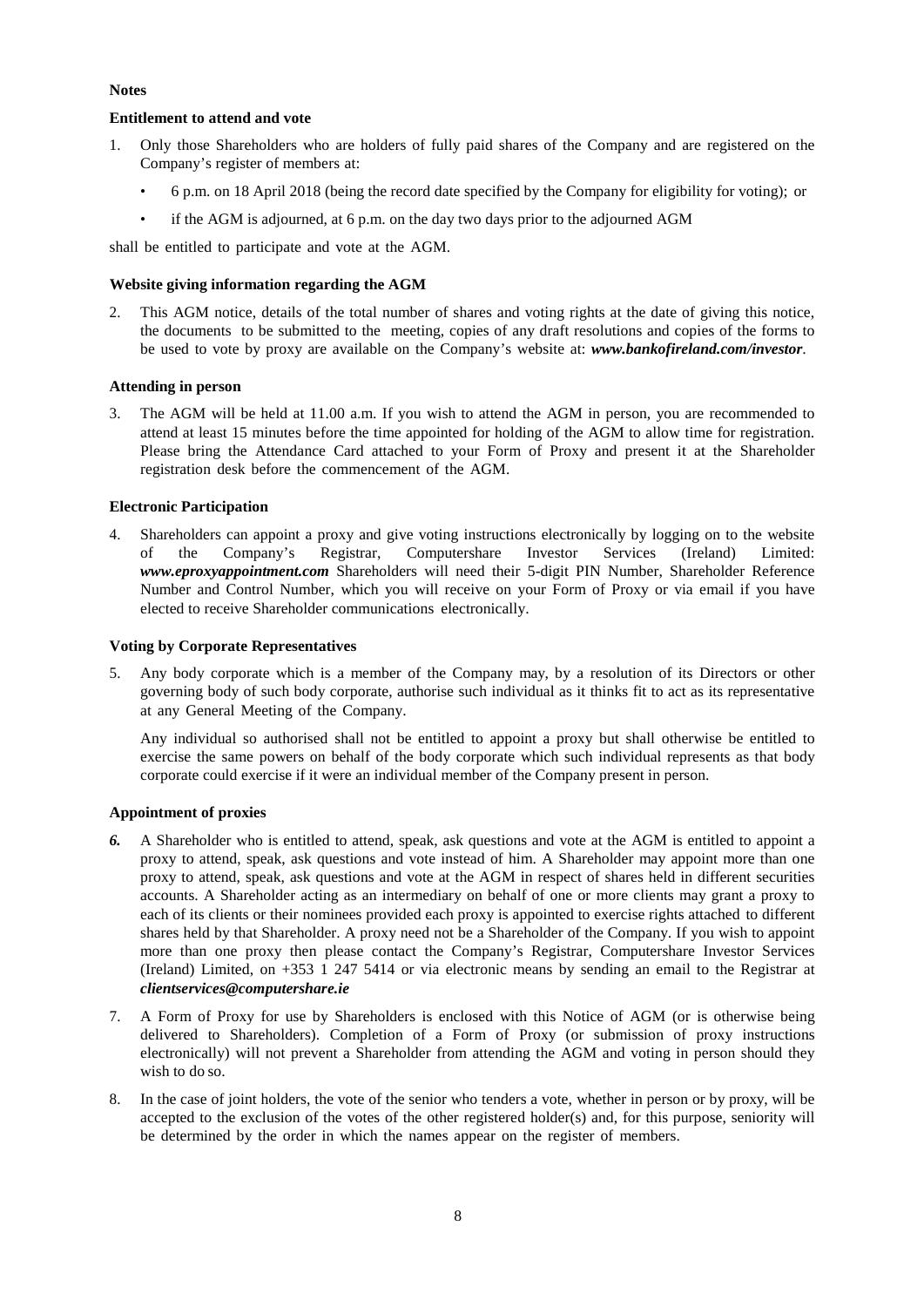#### **Completion of a Form of Proxy**

9. To be valid, a Form of Proxy and any power or other authority under which it is executed (or a duly certified copy of any such power or authority) must be lodged with the Company's Registrar, Computershare Investor Services (Ireland) Limited, P.O. Box 954, Heron House, Corrig Road, Sandyford Industrial Estate, Dublin 18, Ireland not later than 48 hours before the AGM or adjourned AGM or (in the case of a poll taken otherwise than at or on the same day as the AGM or adjourned AGM) at least 48 hours before the time appointed for the taking of a poll.

#### **Appointment of a proxy by a CREST Member**

- 10. CREST Members who wish to appoint a proxy or proxies by utilising the CREST electronic proxy appointment service may do so for the AGM and any adjournment(s) thereof by following the procedures laid down in the CREST Manual. CREST Personal Members or other CREST Sponsored Members, and those CREST Members who have appointed a voting service provider(s) should refer to their CREST Sponsor or voting service provider(s), who will be able to take appropriate action on their behalf.
- 11. In order for a proxy appointment or instruction made by means of CREST to be valid, the appropriate CREST message (a "**CREST Proxy Instruction**") must be properly authenticated in accordance with EUI's (Euroclear UK and Ireland) specifications and must contain the information required for such instructions, as described in the CREST Manual. The message (whether it constitutes the appointment of a proxy or an amendment to the instruction given to a previously appointed proxy) must be transmitted so as to be received by the Company's Registrar, Computershare Investor Services (Ireland) Limited, (ID Number 3RA50) by the latest time(s) for receipt of proxy appointments specified in this Notice of AGM or adjourned AGM. For this purpose, the time of receipt will be taken to be the time (as determined by the time stamp applied to the message by the CREST Applications Host) from which Computershare Investor Services (Ireland) Limited is able to retrieve the message by enquiry to CREST in the manner prescribed by CREST.
- 12. CREST Members and, where applicable, their CREST Sponsors or voting service provider(s) should note that EUI does not make available special procedures in CREST for any particular messages. Normal system timings and limitations will therefore apply in relation to the input of CREST Proxy Instructions. It is the responsibility of the CREST Member concerned to take (or, if the CREST Member is a CREST Personal Member or Sponsored Member or has appointed a voting service provider(s), to procure that his CREST Sponsor or voting service provider(s) take(s)) such action as shall be necessary to ensure that a message is transmitted by means of the CREST system by any particular time. In this connection, CREST Members and, where applicable, their CREST Sponsors or voting service provider(s) are referred, in particular, to those sections of the CREST Manual concerning practical limitations of the CREST system and timings. The Company may treat as invalid a CREST Proxy Instruction in the circumstances set out in Regulation 35(5)(a) of the Companies Act 1990 (Uncertificated Securities) Regulations, 1996.

#### **Questions at the AGM**

- 13. The Company will (subject to any reasonable measures the Company may take to identify Shareholders) answer any question you ask relating to the business being dealt with at the AGM unless:
	- (i) answering the question would interfere unduly with the preparation for the AGM or the confidentiality and business interests of the Compnay; or
	- (ii) the answer has already been given on the Company's website in a question and answer format; or
	- (iii) it appears to the Chairman of the AGM that it is undesirable in the interests of the good order of the meeting that the question be answered.

## **Submission of questions**

14. If you wish to submit a question in advance of the AGM, please send your question(s) in writing by email to **[agmquestions@boi.com](mailto:agmquestions@boi.com)** or send it in writing with your Form of Proxy to the Registrar by no later than four business days in advance of the AGM.

#### **Shareholders' right to table draft resolutions**

15. Shareholders holding 3% or more of the Ordinary Shares may table a draft resolution for an item on the agenda. In order to exercise this right, the full text of the draft resolution and the agenda item to which it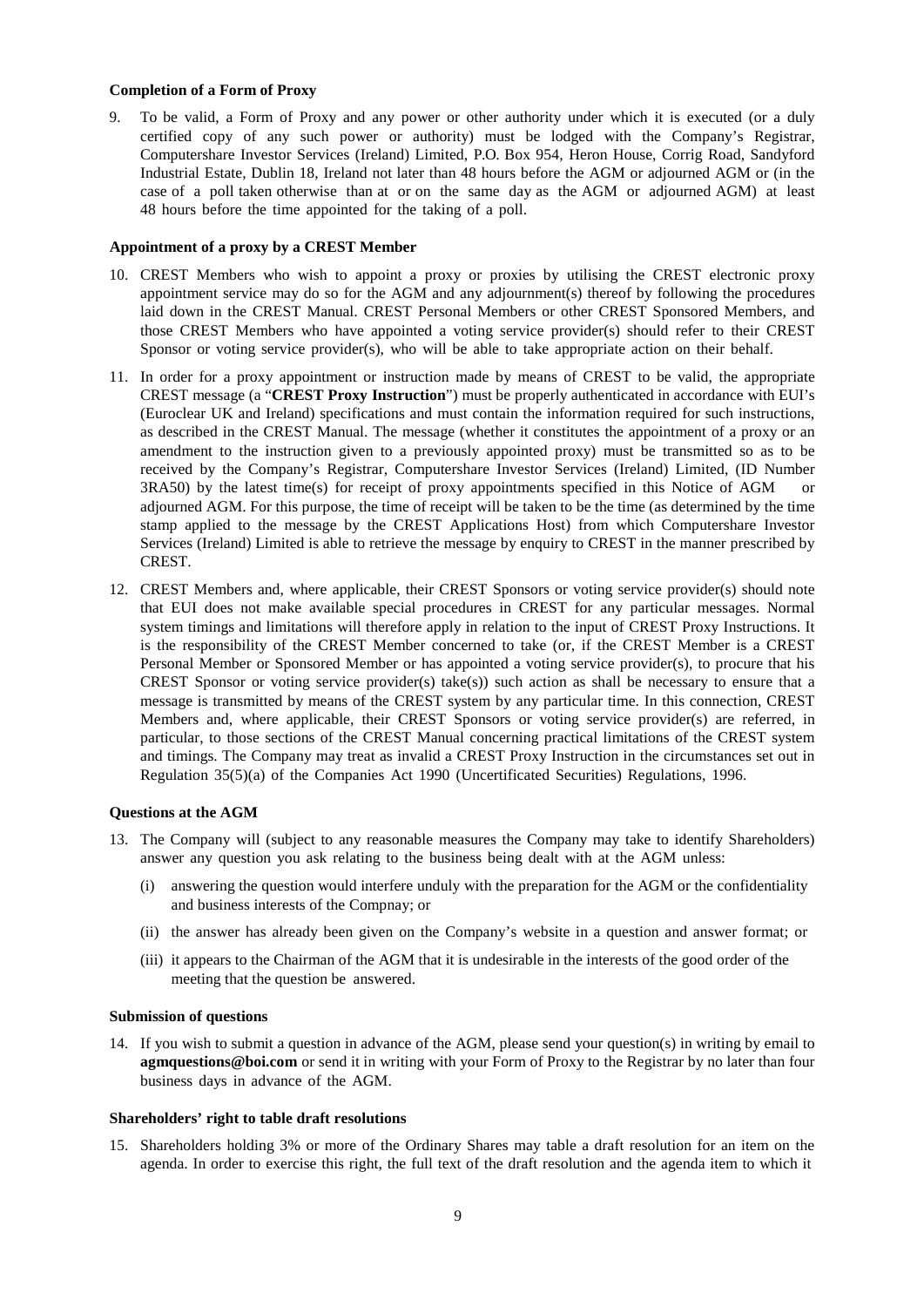relates (or, if supporting a draft resolution tabled by another Shareholder, clearly identifying the draft resolution and agenda item which is being supported) must be received by the Secretary at Bank of Ireland, 40 Mespil Road, Dublin 4 or by email to **[agmquestions@boi.com](mailto:agmquestions@boi.com)** no later than 42 days in advance of the AGM. Furthermore, Shareholders are reminded that there are provisions in company law which impose other conditions on the right of Shareholders to propose resolutions at any General Meeting of the Company.

16. Shareholders holding 3% or more of the Ordinary shares may put an item on the agenda of the AGM. In order to exercise this right, written details of the item the Shareholders wish to have included in the AGM agenda together with a written explanation as to why the item is to be included in the agenda or a draft resolution to be adopted at the AGM must be received by the Secretary no later than 42 days in advance of the AGM.

## **Voting on a Poll**

17. Where a poll is taken at the AGM, a Shareholder, present in person or by proxy, holding more than one share need not use all his/her votes or cast his/her votes in the same way.

#### **Outstanding Share Options**

18. There are no outstanding share options in issue by the Company.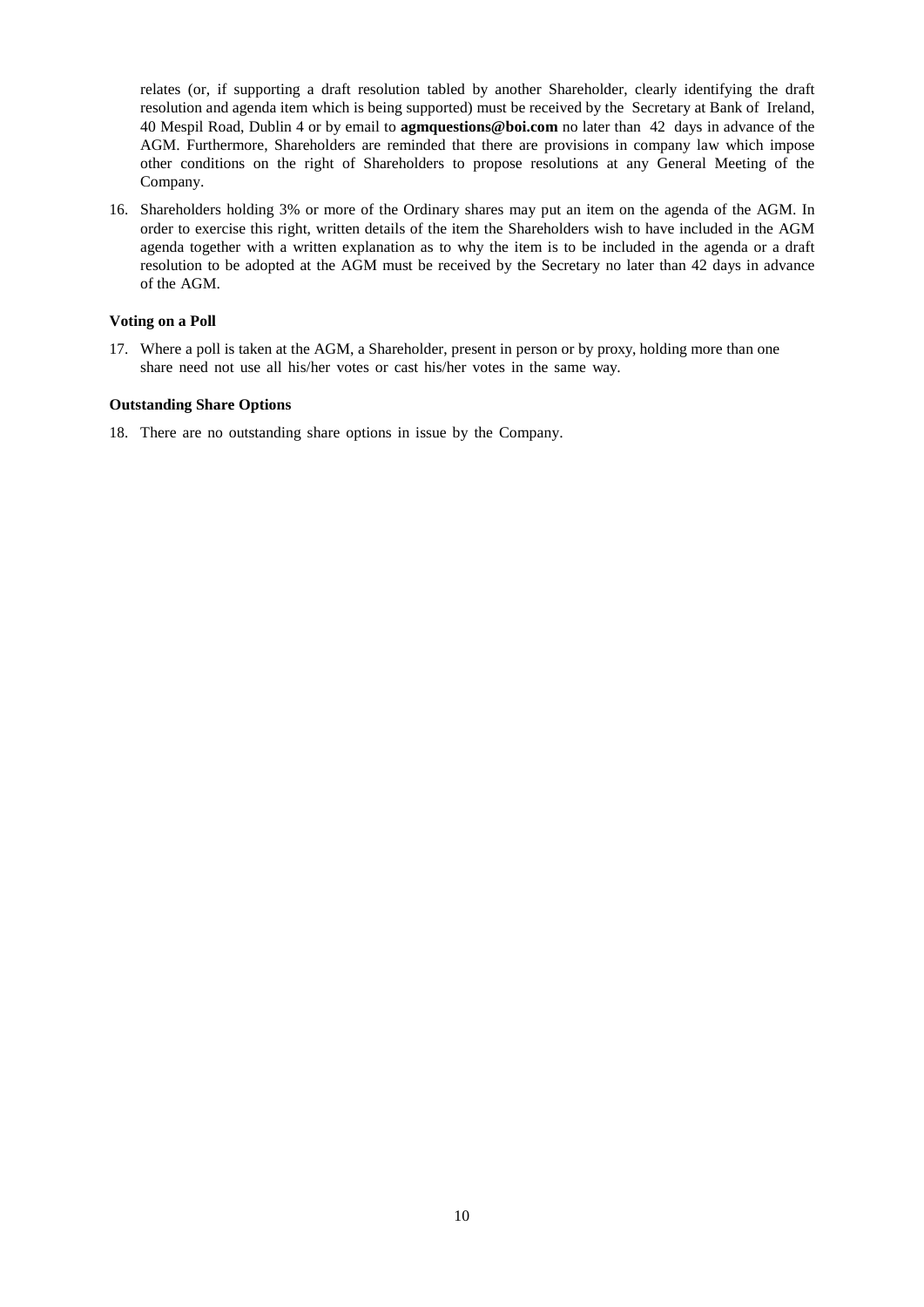## **Appendix 1**

## **DIRECTORS**

## **Archie G Kane (65)**

## **Chairman**

Archie retired from Lloyds Banking Group plc in May 2011, where he was Group Executive Director – Insurance and Scotland. Prior to that, he held a number of senior and general management positions with Lloyds Banking Group plc and TSB Bank plc. He was Chairman of the Association of British Insurers and Chairman of the Association of Payments and Clearing Services. He is a former member of the UK Takeover Panel, the Financial Services Global Competitiveness Group, the Insurance Industry Working Group, HM Treasury Financial Services Committee, the Financial Services Advisory Board - Government of Scotland and TheCityUK Advisory Council.

Archie has extensive experience of the financial services industry, having spent more than twenty five years in various senior commercial, strategic and operational roles in Lloyds Banking Group plc and TSB Bank plc. He is a member of the Institute of Chartered Accountants Scotland (ICAS).

**Appointed:** June 2012 (5.5 years) **Independent:** On Appointment **Committee Membership:**

Chairman of the Nomination and Governance Committee and member of the Remuneration Committee since June 2012 (5.5 years).

#### **External Appointments:**

Non-executive Director of Melrose Industries PLC, where he is a member of the Audit Committee, the Remuneration Committee and the Nominations Committee. Trustee of the Stratford-Upon-Avon Literary Festival.

## **Kent Atkinson (72)**

#### **Non-executive Director**

Kent was Group Finance Director of Lloyds TSB Group between 1994 and 2002. Prior to that, he held a number of senior executive appointments in Retail Banking with Lloyds, including Regional Executive Director for their South East region, and worked for twenty two years in South America and the Middle East with the Group.

In addition to his extensive commercial and financial executive experience in the financial services industry, Kent has significant experience as a Non-executive Director across a range of international companies. Previous board appointments include Coca-Cola HBC AG, Cookson Group plc, Gemalto N.V., Standard Life plc, Telent plc (formerly Marconi plc), UK Asset Resolution Limited and Millicom International Cellular S.A.

Kent has significant experience in governance, risk management and financial oversight, including in the capacity of Senior Independent Director, Chair of Audit Committee of a number of entities, and as a member of Risk, Strategy and Mergers and Acquisitions (M&A), Remuneration and Nomination Committees.

**Appointed:** January 2012 (6 years) **Independent:** Yes **Committee Membership:**

Member of the Audit Committee since January 2012 (6 years) and Chairman since April 2012. Member of the Risk Committee since January 2012 (6 years). Member of the Remuneration Committee since July 2016 (1.5 years).

**External Appointments:** None.

## **Richard Goulding (58)**

#### **Non-executive Director**

Richard held the role of Group Chief Risk Officer and Director at Standard Chartered Bank, where he was a member of the Group Executive Committee, prior to which he held the role of Chief Operating Officer, Wholesale Banking Division. Before joining Standard Chartered in 2002, he held senior executive positions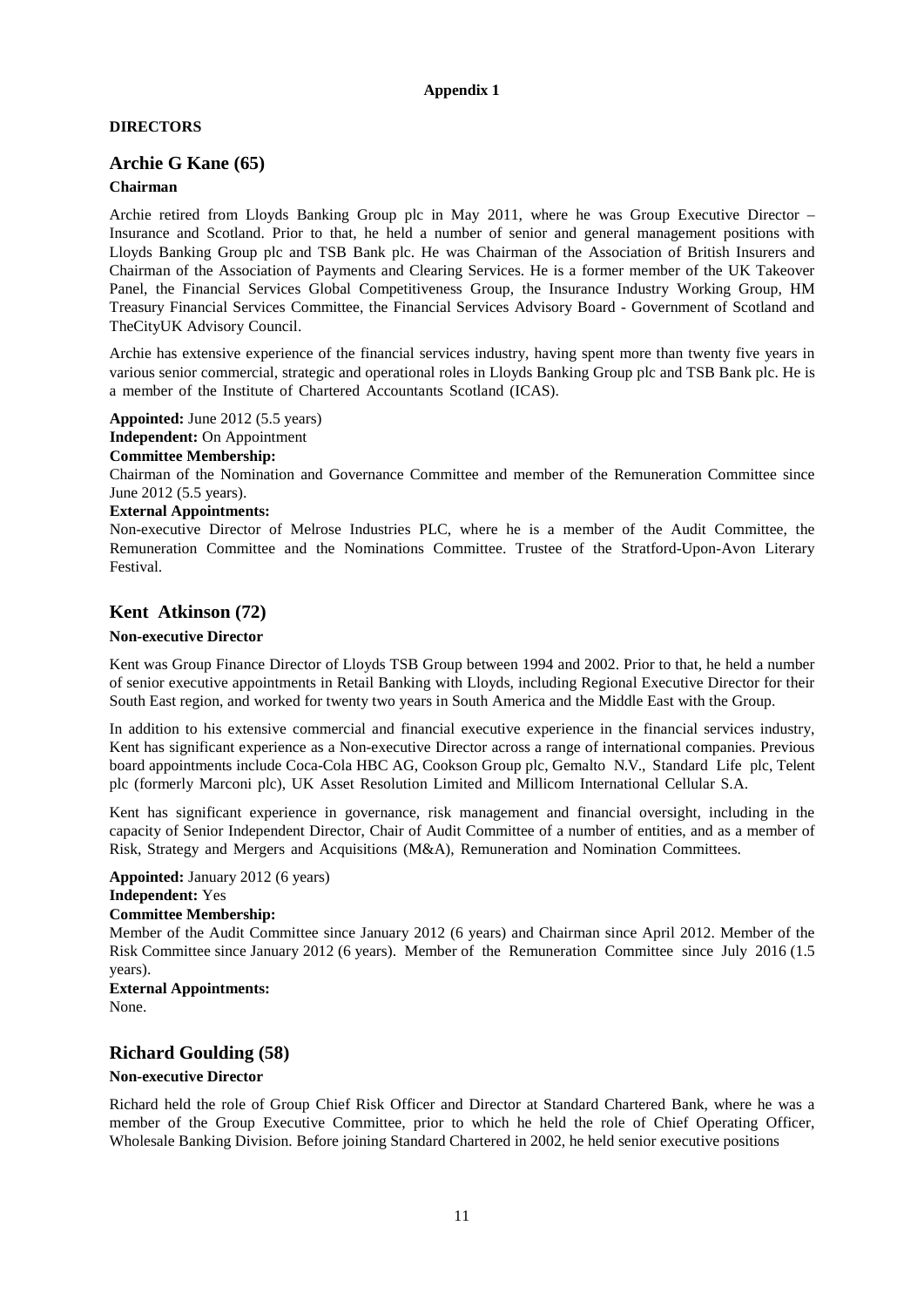with Old Mutual Financial Services in the U.S., UBS Warburg/ SBC Warburg, London and Switzerland, Astra Holding plc, Bankers Trust Company and the Midland Bank Group, London.

Richard has extensive risk management and executive experience in a number of banks with an international profile, and brings a strong understanding of banking and banking risks, with a deep knowledge of operational risk. He is a qualified Chartered Accountant (South Africa), having previously obtained a Bachelor of Commerce degree and a postgraduate degree in finance from the University of Natal, South Africa.

**Appointed:** July 2017 (0.5 years)

## **Independent:** Yes

## **Committee Membership:**

Member of the Risk Committee and Remuneration Committee since July 2017 (0.5 years).

#### **External Appointments:**

Non-executive Director of Citigroup Global Markets Limited, where he is Chairman of the Risk Committee and a member of the Audit and Remuneration & Nomination Committees.

Non-executive Director of Zopa Group Limited, where he is Chairman of the Risk Committee and a member of the Audit Committee.

## **Patrick Haren (67)**

#### **Senior Independent Director; Non-executive Director**

Patrick is a former CEO of the Viridian Group, having joined Northern Ireland Electricity (NIE) in 1992 as Chief Executive. He previously worked with the ESB, including as Director - New Business Investment and also served as a board member of Invest Northern Ireland for a number of years.

Patrick is an experienced Chief Executive Officer who has gained extensive strategic, corporate development and transactional experience, having led the privatisation of NIE by IPO and grown the business under the new holding company Viridian through to 2007, positioning the company as the market leader in independent electricity generation and supply in competitive markets in Ireland, North and South. He is a past director of Bank of Ireland (UK) plc where he also served as Chair of the Remuneration Committee and a member of the Nomination Committee. He was awarded a knighthood in 2008 for services to the electricity industry in Northern Ireland. He is a member of the Institute of Directors (UK).

## **Appointed:** January 2012 (6 years)

**Independent:** Yes

#### **Committee Membership:**

Member of the Remuneration Committee since January 2012 (6 years) and Chairman since May 2015 (2.5 years). Member of the Audit Committee since January 2012 (6 years) and member of the Nomination and Governance Committee since November 2015 (2 years).

## **External Appointments:**

Advisory role to Green Sword Environmental Ltd.

## **Andrew Keating (47)**

## **Group Chief Financial Officer; Executive Director**

Andrew joined the Group in 2004, prior to which he held a number of senior finance roles with Ulster Bank, having qualified as a Chartered Accountant with Arthur Andersen. Prior to his appointment as Group Chief Financial Officer, Andrew held the role of Director of Group Finance.

Andrew is an experienced financial services professional who has held a number of senior finance roles in Bank of Ireland and Ulster Bank. He has in-depth knowledge of financial reporting and related regulatory and governance requirements. He is a Fellow of Chartered Accountants Ireland.

**Appointed:** February 2012 (6 years) **Independent:** No **Committee Membership:**  None. **External Appointments:** Non-executive Director of Irish Management Institute CLG.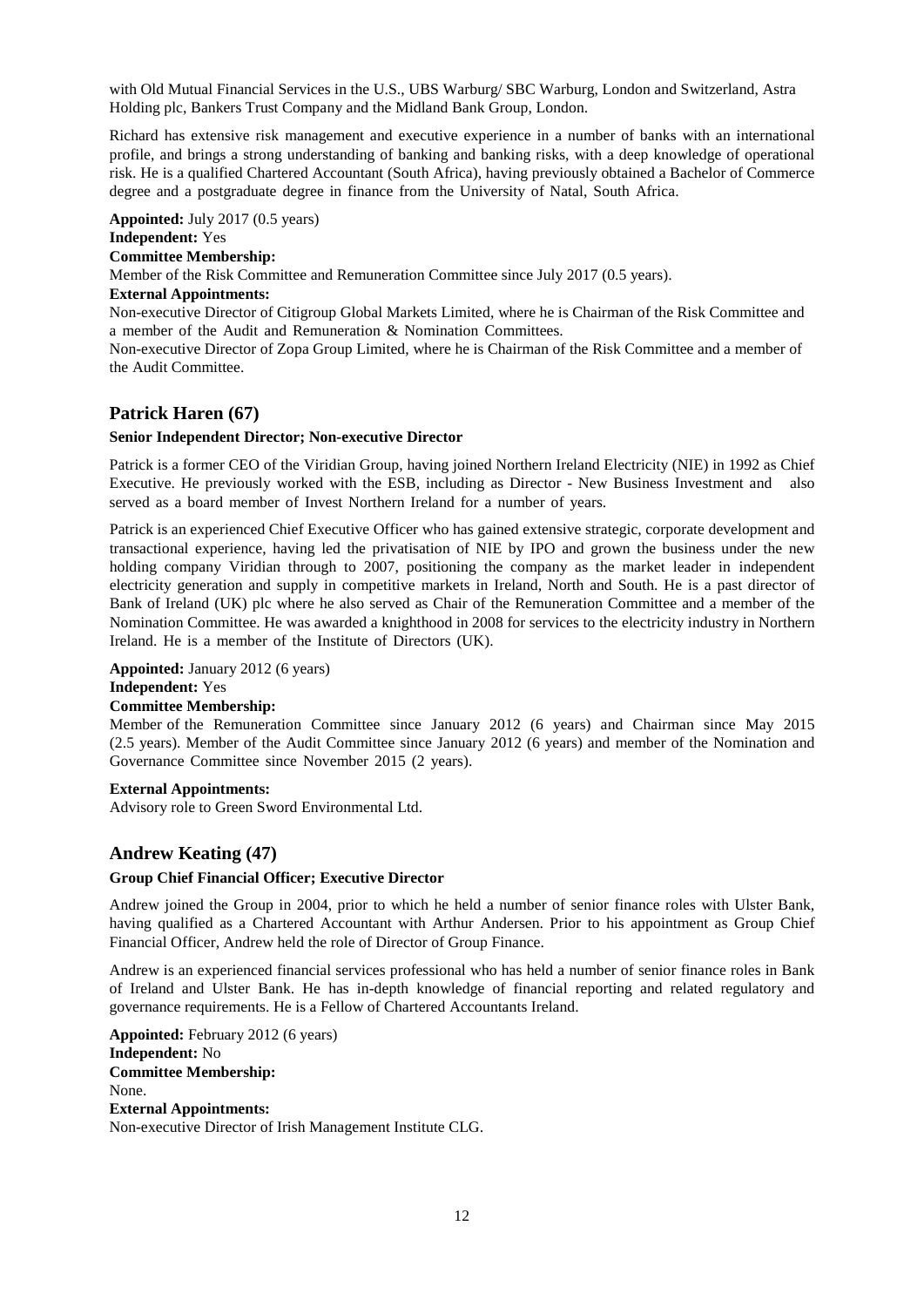## **Patrick Kennedy (48)**

## **Deputy Chairman; Non-executive Director**

Patrick was Chief Executive of Paddy Power plc from 2006 to 2014. He served as an Executive Director of Paddy Power plc since 2005 and a Non-executive Director since 2004, during which time he served as Chairman of the Audit Committee. He was a member of the Risk Committee of Paddy Power plc from 2006 to 2014. Prior to joining Paddy Power plc, Patrick worked at Greencore Group plc for seven years where he was Chief Financial Officer and also held a number of senior strategic and corporate development roles. Patrick also worked with KPMG Corporate Finance in Ireland and the Netherlands and as a strategy consultant with McKinsey & Co. in London, Dublin and Amsterdam. He was previously a Non-Executive director of Elan Corporation plc.

Patrick has in-depth knowledge of international business, management, finance, corporate transactions, strategic development and risk management through his involvement in Paddy Power plc and Elan Corporation plc, Greencore Group plc and McKinsey & Co. He is a Fellow of Chartered Accountants Ireland.

**Appointed:** July 2010 (7.5 years)

## **Independent:** Yes

#### **Committee Membership:**

Member of the Risk Committee since January 2011 (7 years) and Chairman since July 2016 (1.5 years). Member of the Nomination and Governance Committee since September 2014 (3.5 years). Member of the Audit Committee since July 2016 (1.5 years).

#### **External Appointments:**

Chairman of Cartrawler, where is a member of the Audit, Risk, Remuneration and Nomination Committees.

## **Davida Marston (64)**

## **Non-executive Director**

Davida is a Non-executive Director of Liberbank S.A. and is a former Director of a number of companies, including CIT Bank Limited, ACE European Group Limited, Europe Arab Bank plc and Mears Group plc, where she was Chair of the Audit Committee. She was a member of the UK senior management team of Citigroup's UK Corporate Bank (1990-2003), which included a period as Regional Head UK and Ireland for the Banks and Securities business, and a senior manager at Bank of Montreal (1981-1990).

Davida has considerable financial services experience, both as an Executive and Non-executive Director and as Chair of Audit and Risk Committees in financial services companies. She has extensive non-executive experience with banking, life assurance and non-financial services companies. She is a Fellow of the Institute of Directors.

# **Appointed:** April 2013 (5 years)

**Independent:** Yes

## **Committee Membership:**

Member of the Audit Committee since April 2013 (5 years). Member of the Risk Committee from April 2013 to May 2017.

## **External Appointments:**

Non-executive Director of Liberbank S.A., where she is Chair of the Nomination Committee and a member of the Remuneration Committee.

## **Francesca McDonagh (42)**

## **Group Chief Executive Officer and Executive Director**

Francesca was appointed Group Chief Executive Officer in October 2017. She joined the Group from HSBC Group, where she held a number of senior management roles over a twenty year period including Group General Manager and Regional Head of Retail Banking and Wealth Management, UK and Europe, Regional Head of Retail Banking and Wealth Management, Middle East and North Africa, and Head of Personal Financial Services, Hong Kong.

Francesca is a very experienced global retail banker, with an exceptional track record, both in terms of financial performance and her leadership of transformation to drive future results in a range of senior banking roles, and in a range of countries and operating structures. She brings to the Board a leadership style characterised by strong commercial results orientation and a clear strategic vision, with significant customer empathy.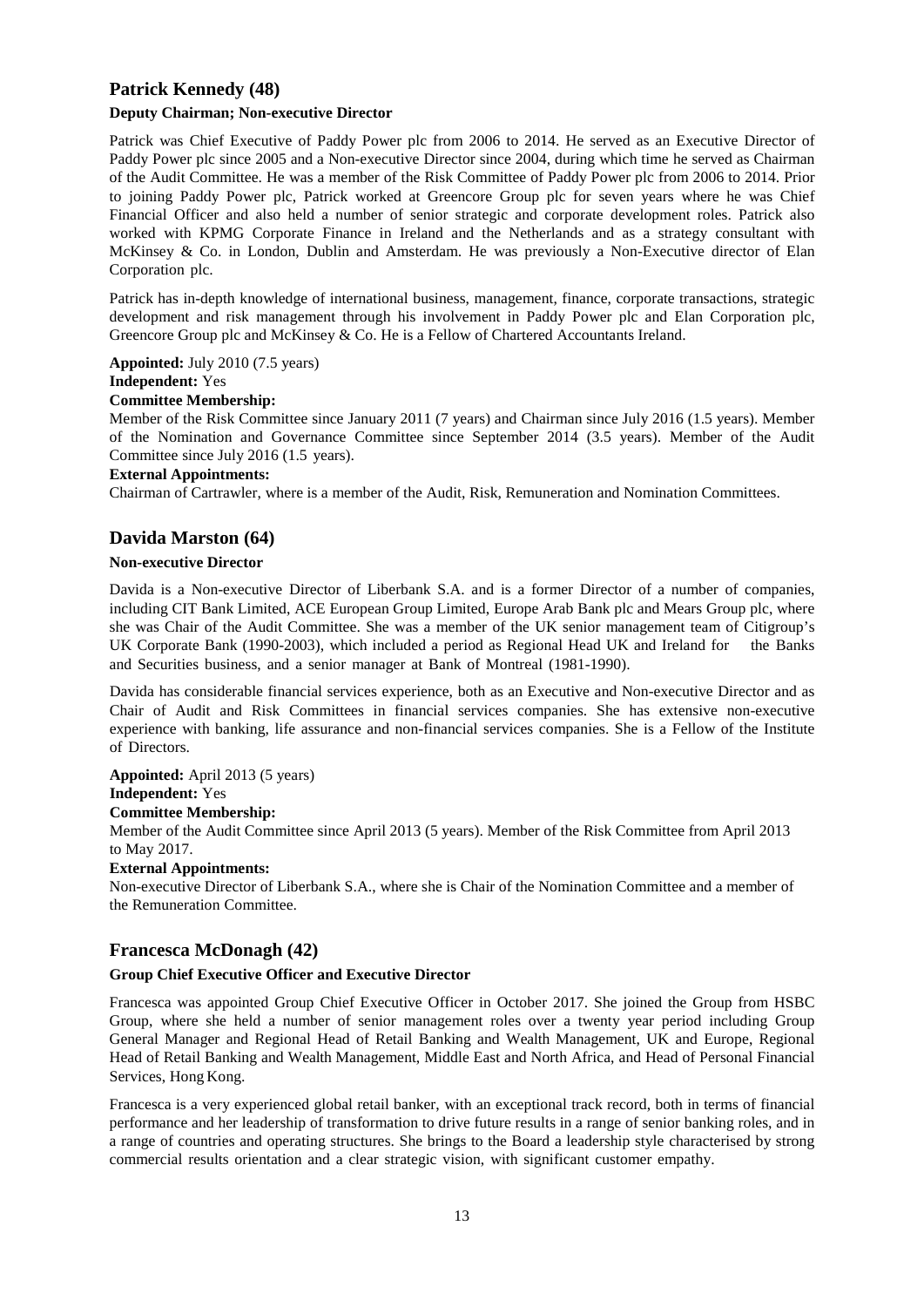Francesca is a member of the PRA Practitioner Panel. She has previously served on the Board of the British Bankers' Association (BBA), where she was Deputy Chair, and on the Board of the National Centre for Universities and Business in the UK. Francesca has a Bachelor of Arts Degree in Politics, Philosophy and Economics from Oxford University.

**Appointed:** October 2017 (0.5 years) **Independent:** No **Committee Membership:**  None. **External Appointments:** None.

## **Fiona Muldoon (50)**

## **Non-executive Director**

Fiona is Group Chief Executive of FBD Holdings plc and FBD Insurance plc, one of Ireland's largest property and casualty insurers.

Prior to this, Fiona served from 2011 to 2014 with the Central Bank of Ireland including as Director, Credit Institutions and Insurance Supervision. She also spent 17 years of her career with XL Group in Dublin, London and Bermuda, where she worked in various management positions including general insurance responsibilities, corporate treasury and strategic activities including capital management, rating agency engagement and corporate development.

Fiona has significant experience in governance, regulatory compliance and financial oversight and is an experienced financial services professional. She has significant previous experience within a financial institution with an international focus. Fiona has a Bachelor of Arts Degree from University College Dublin and is a Fellow of Chartered Accountants Ireland.

**Appointed:** June 2015 (2.5 years) **Independent:** Yes **Committee Membership:** Member of the Risk Committee since November 2015 (2.5 years). **External Appointments:** Group Chief Executive of FBD Holdings plc and Chief Executive of FBD Insurance plc. Director of Insurance

# **Patrick Mulvihill (55)**

Ireland (Member Association) CLG.

## **Non-executive Director**

Patrick spent much of his career at Goldman Sachs, retiring in 2006 as Global Head of Operations covering all aspects of Capital Markets Operations, Asset Management Operations and Payment Operations. He previously held the roles of Co-Controller, Co-Head of Global Controller's Department, covering financial / management reporting, regulatory reporting, product accounting and payment services. He was also a member of the firm's Risk, Finance and Credit Policy Committees. Patrick has over twenty years' experience of international financial services and has held a number of senior management roles based in London and New York with Goldman Sachs. As a result, he has an in-depth knowledge of financial and management reporting, regulatory compliance, operational, risk and credit matters within a significant financial institution with an international focus. Patrick is a Fellow of Chartered Accountants Ireland and Associate of the Institute of Directors.

**Appointed:** December 2011 (6 years) **Independent:** Yes **Committee Membership:**

Member of the Audit Committee since December 2011 (6 years). Member of the Risk Committee from December 2011 to May 2017 and January 2018 to date.

## **External Appointments:**

Non-executive Director of International Fund Services (Ireland) Limited. Director of Beachvista Limited. Director and Chairman of Virtu Financial Transaction Services Limited (In Members Voluntary Liquidation).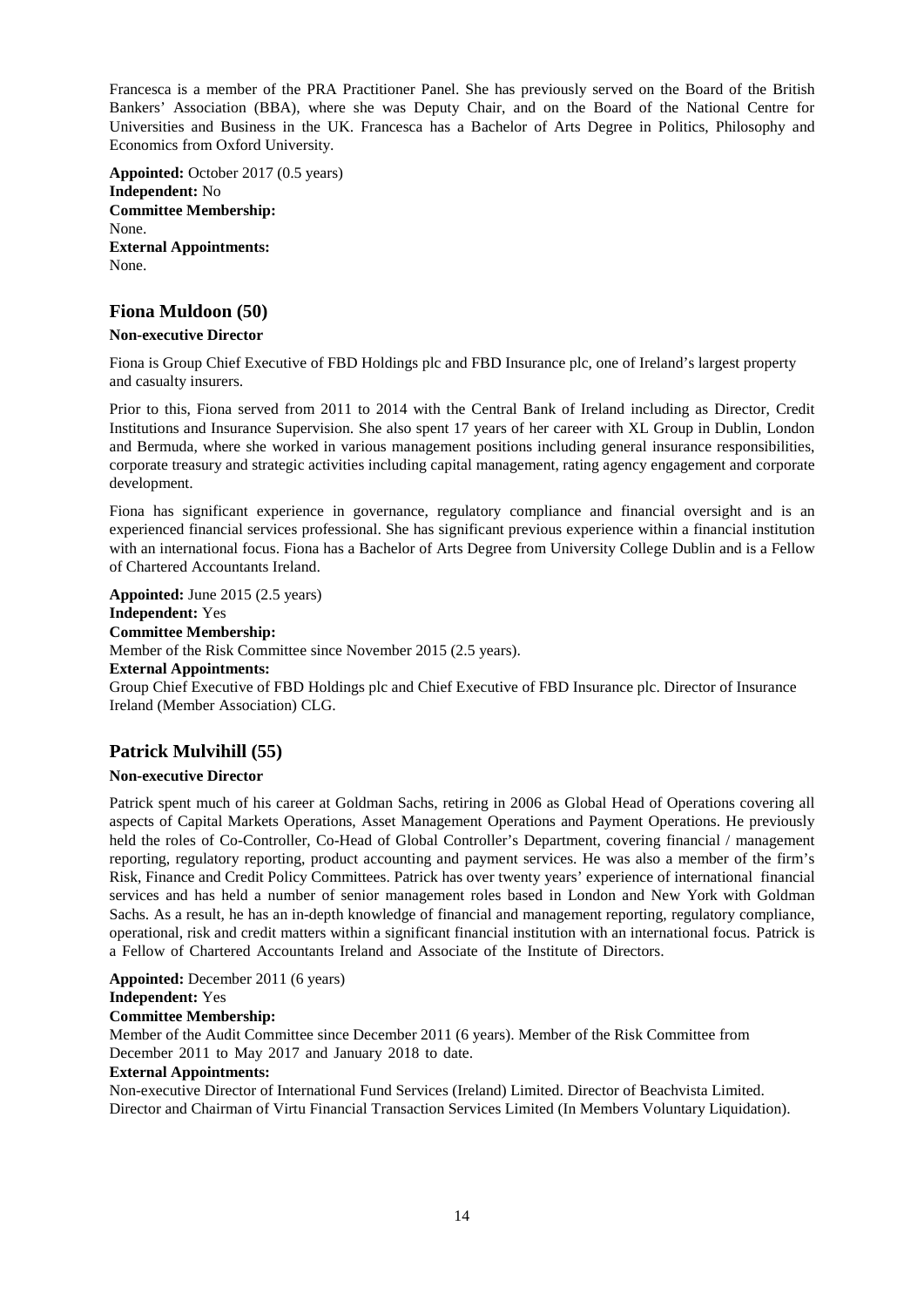## **LOCATION MAP**